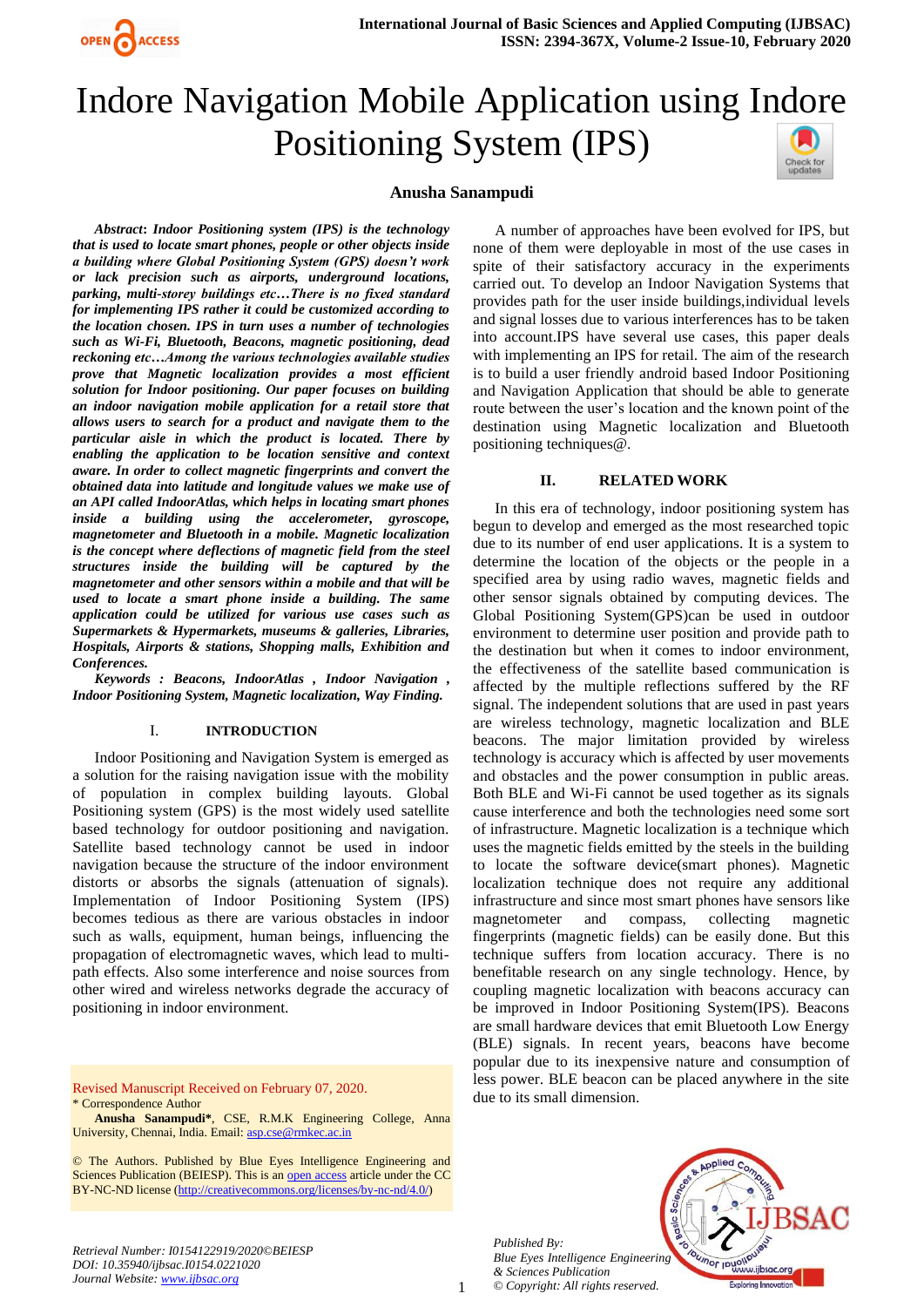BLE beacons along with magnetic positioning generate better accuracy results than any other technology. This fusion technology provides an accuracy of 95% while WIFI provides an accuracy of 75.83% (based on research).

# **III. PROPOSED WORK**

An android application for indoor navigation in retail using magnetic localization (done using IndoorAtlas API) and BLE beacons (for accuracy), allows the user to search for products and navigate them to a particular aisle in which the product is located. Beacons are also used for providing promotional offers(Push Notification) related to search.



**Fig. 1. Architecture**



**Fig. 2.Usecase Diagram**

## *A. System Overview*

IndoorAtlas's API provides a platform (ios / android application) which will be used for floor plan creation and managing the fingerprint collection and map generation. IndoorAtlas is used for localization purpose. It collects the magnetic fingerprints and also the BLE beacon RSSI (Received Signal Strength Identifier) nearby, for localization. Beacons are used to increase the positioning accuracy. Sensors like gyroscope, magnetometer, accelerometers are used by the IndoorAtlas's API for collecting the finger prints. After creating and uploading the floor plan (according to the dimensions of the retail) and collecting the fingerprints in the API, any android application can access the location (latitude and longitude

*Retrieval Number: I0154122919/2020©BEIESP DOI: 10.35940/ijbsac.I0154.0221020 Journal Website: [www.ijbsac.org](http://www.ijbsac.org/)*

values) by making a call to the IndoorAtlas API. The location will be rendered as an image view in the application which is mapped with the API.



**Fig. 3. System Interaction**

### *B. Methodology*

# **A. Floor Plan Creation**

Focusing the corners of the store to get the 2D view of the floor (with dimensions of each aisle) thereby covering the entire site for generating the floor plan of the retail using the map box tool (IndoorAtlas). The floor plan of multilevel store can also be generated and labeled accordingly.



**Fig. 4.Screenshot of floor plan for our site**

# **B. BLE Beacon Positioning**

Beacon is a hardware that uses low-power Bluetooth technology. It is a small signal transmitter and has applications in field like indoor navigation, mobile payment, store browsing, indoor positioning and item tracking. Each beacon will have unique UUID (Universal Unique Identifier).Incase of a multilevel building, the floor where the user is located can be identified using the UUID of the respective floor's beacon.

*Published By: Blue Eyes Intelligence Engineering & Sciences Publication © Copyright: All rights reserved.*



6